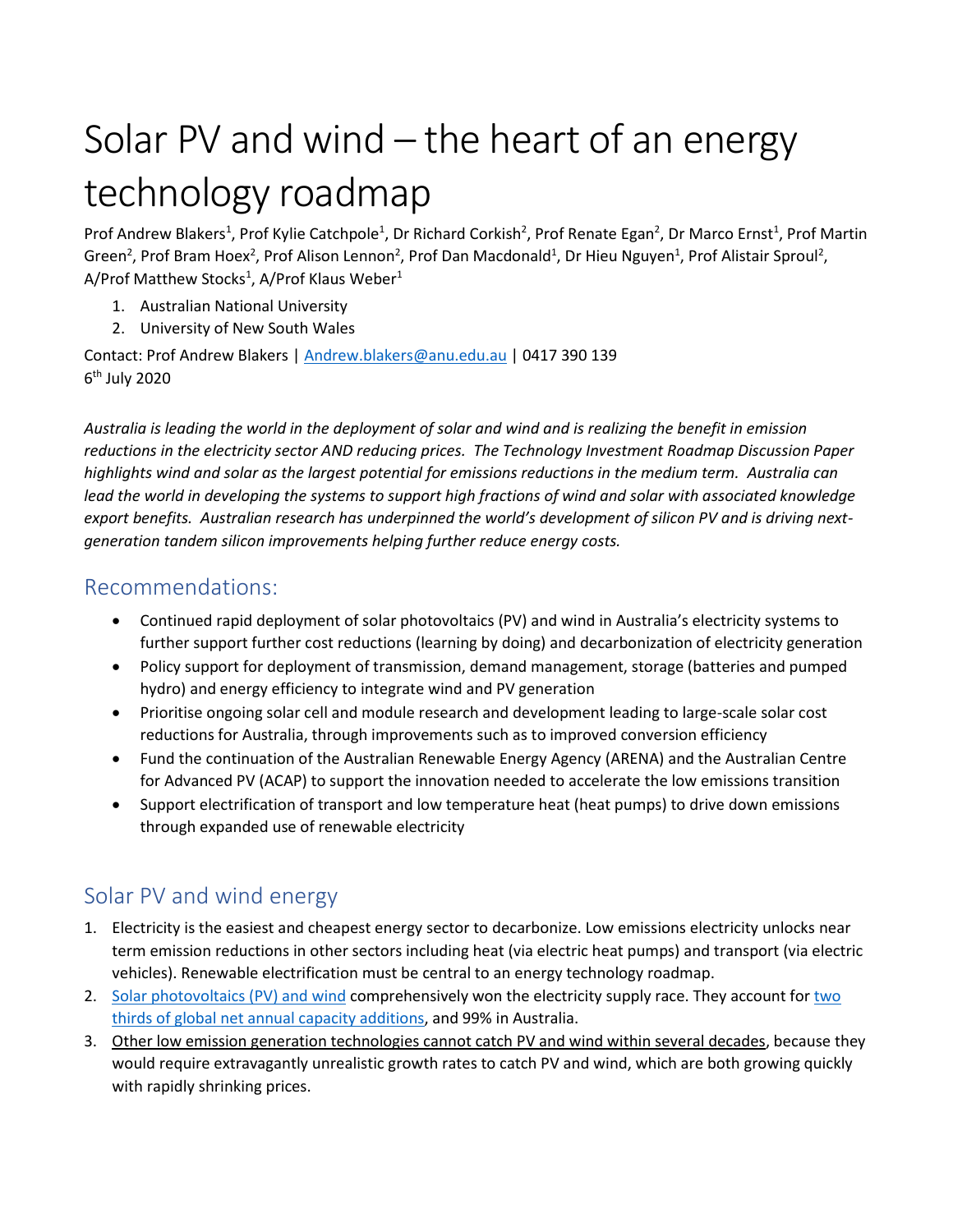4. Renewable electricity (mostly PV and wind with support from hydro) has now passed gas and brown coal in the National Electricity Market (NEM), and will pass black coal in 2023 when Liddell closes (Figure 1).



*Figure 1: Renewable electricity (mostly PV and wind with support from hydro) has now passed gas and brown coal [in the NEM,](https://opennem.org.au/energy/nem/) and will pass black coal in 2023 when Liddell closes*

5. Silicon solar cells account for 95% of the global solar market. They are being installed faster than the combined net new electricity generation capacity from non-silicon PV, coal, oil, gas, nuclear, bioenergy, geothermal, solar thermal and waves (Figure 2).



*Figure 2: Silicon PV is being installed faster than everything else combined except wind [\[IRENA\]](https://www.irena.org/Statistics)*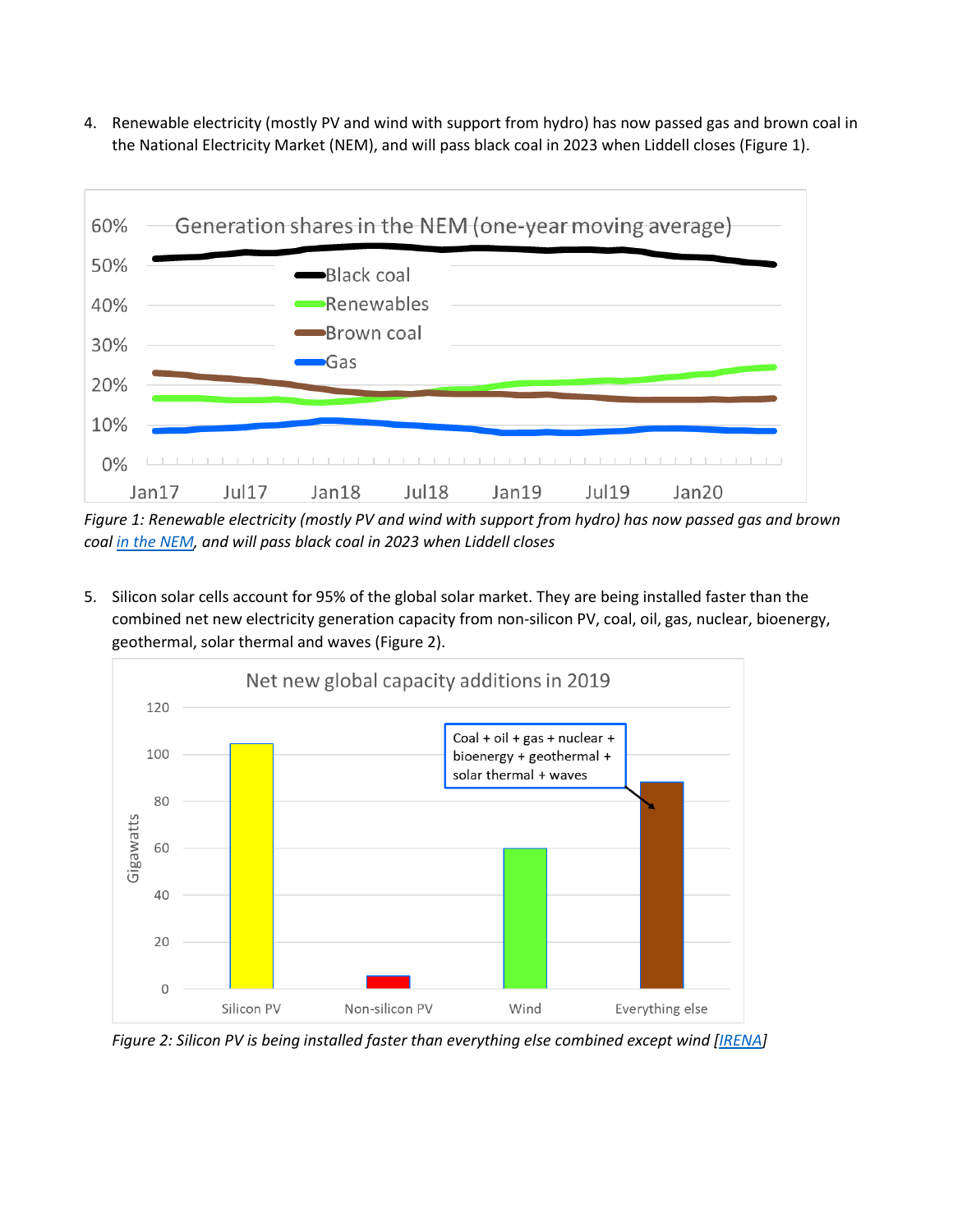- 6. [Australia's overall Greenhouse emissions are falling](http://re100.eng.anu.edu.au/resources/assets/191024Emissionsarepeaking.pdf). Emissions from the electricity sector (due to solar PV and wind displacing generation from coal) are falling more quickly than emissions are rising in all other sectors combined (heating, transport, industry and fugitive emissions from coal and gas mining). PV and wind are the only credible path to deep emissions reductions. [Their cost](https://reneweconomy.com.au/technology-leaps-driving-cost-of-solar-pv-electricity-in-australia-to-just-a30-mwh-42052/) is now so low and falling continuously such that the net cost of pushing coal out of the electricity sector to allow deep cuts in emissions is around zero (including the cost of storage and transmission) Australia is tracking towards deep emissions reductions through the deployment of 6 Gigawatts per year of new PV and wind. In the longer term, PV and wind and strong renewable electrification can push all fossil fuels out of the Australian economy and thereby remove 85% of Australia's emissions. To reach this target in 2050 we need to double the annual deployment rate to 12 Gigawatts per year. This is not so hard considering that Australia tripled its deployment rate since 2017 and prices continue to fall.
- 7. Deployment of more solar PV and wind is correlated with reducing electricity prices (Figure 3). Although price trends over the last 2 years are not conclusive, this indicates the likely future trend, that PV and wind allow Australia to reduce emissions AND prices!



*Figure 3: [Deployment](https://opennem.org.au/energy/nem/) of more solar PV and wind is correlated with reducing electricity prices.*

- 8. PV and wind in Australia is an \$8 billion per year business. Australia is deploying about 6 Gigawatts per year of new solar PV and wind energy systems, including roof-mounted PV and ground-mounted PV and wind. The renewable energy industry employs abou[t 27,000 people.](https://www.abs.gov.au/ausstats/abs@.nsf/mf/4631.0?OpenDocument) The renewable energy fraction of the National Electricity market has increased from 16% in 2017 to 25% in 2020 and on track to pass 35% in 2022.
- 9. Balancing 50-100% variable PV and wind i[s straightforward](http://www.sciencedirect.com/science/article/pii/S0360544217309568) using off-the-shelf techniques: stronger long distance transmission (to smooth out local weather), storage and demand management. These techniques are being deployed at Gigawatt scale to manage Australia's rapidly increasing PV and wind. An Australiandeveloped [global survey](http://re100.eng.anu.edu.au/global/index.php) of off-river pumped hydro energy storage found 100 times more sites than required to support a 100% renewable global electricity system. In combination with batteries and demand management, this solves the problem of low-cost storage to balance 50-100% renewable electricity.
- 10. Australia is the global renewable energy pathfinder: Australia is deploying new renewable energy 10 times faster per capita than the global average and 4 times faster per capita than in Europe, China, Japan or the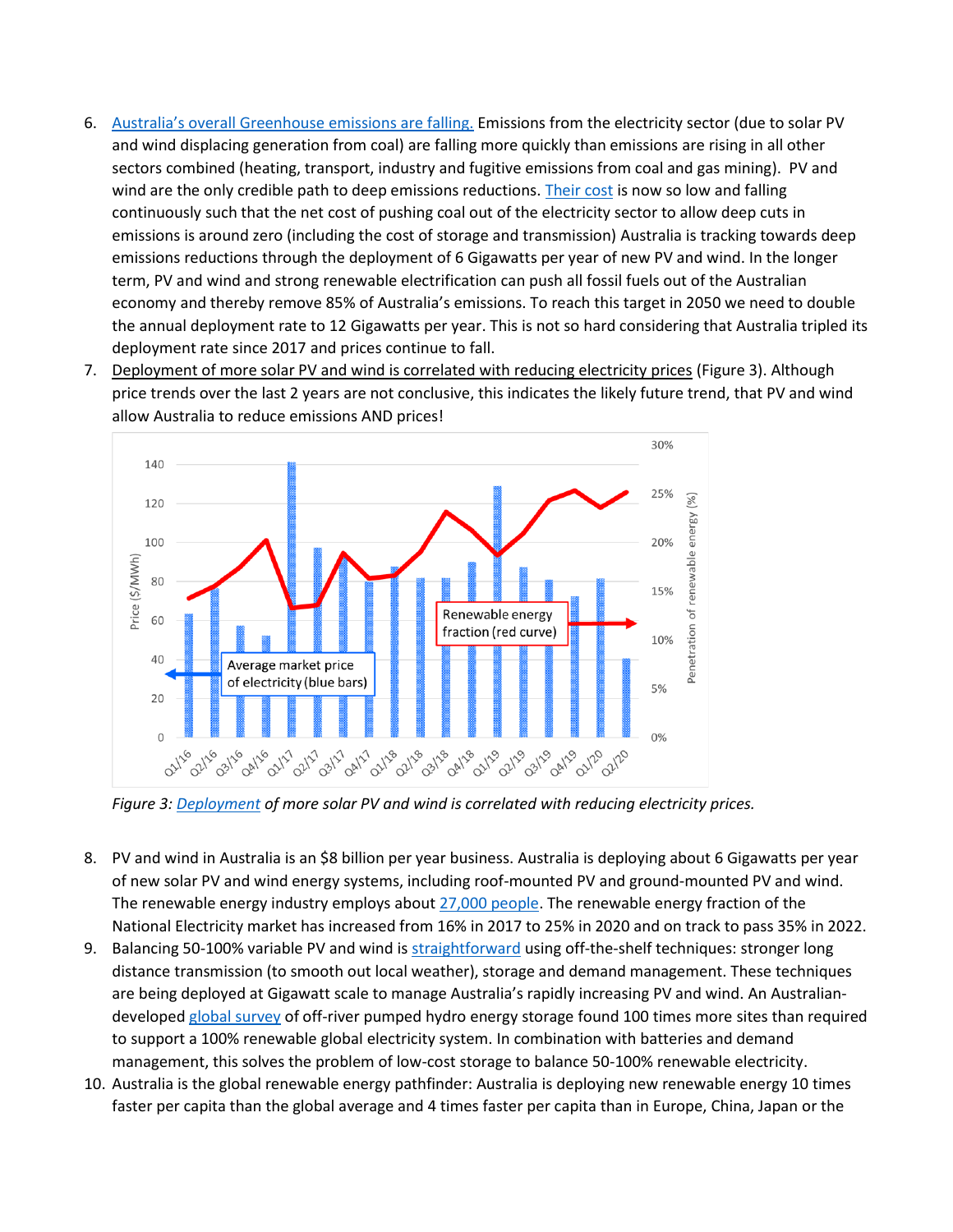USA. The Australian experience is highly replicable in other countries. Australia is a [pathfinder](https://ieeexplore.ieee.org/document/8836526) for the three quarters of humanity who live in the sunbelt (lower than 35 degrees of latitude) where there is high and consistent solar insolation and no cold winters. This is where most of the growth in population, energy use and Greenhouse emissions are occurring. Australia's rapid deployment of PV and wind is an important reference point for other countries to also adopt this path and thereby reduce electricity costs and mitigate large amounts of future emissions. Data from the International Renewable Energy Agency [IRENA](https://www.irena.org/Statistics) (Figure 4) shows that Australia has the:

- 1. Most installed solar PV (PV) per capita (625 Watts per person)
- 2. Fastest deployment speed of solar PV per capita (168 Watts per person per year)
- 3. Fastest combined deployment speed of solar PV and wind per capita (216 Watts per person per year).



*Figure 4: Deployment speed (average 2018-2019) of PV and wind in terms of Watts per person per year [\[IRENA\]](https://www.irena.org/Statistics)*

- 11. Continued research and development: Australian Universities work closely with manufacturing and deployment companies and help them achieve efficiency gains and cost reductions, both directly through R&D and also through the training of highly skilled scientists and engineers. Small gains in solar cell efficiency lead to large reductions in the cost of PV energy. Most of this relates to area costs (cells, modules, transport, land, module-mounting). An increase in module efficiency translates to a reduction in required PV module area, corresponding to a large annual saving. The Australian PV industry is worth about \$5 billion per year. For example, if module efficiency increases from 19.8% to 20.0% (a gain of 1% relative) then savings approaching \$50 million per year accrue to Australia. This far exceeds Australian expenditure on solar R&D.
- 12. Education, training and outreach: for 40 years, Australian Universities have been at the global forefront of renewable energy research, development and education. University courses and postgraduate training (PhD/Masters) provide scientists, engineers and other energy professionals with deep knowledge that they can take into senior positions in companies, research and public service. Outreach contributes to "energy change literacy" by way of TV, radio, newspapers, magazines, public lectures and advice to Government.